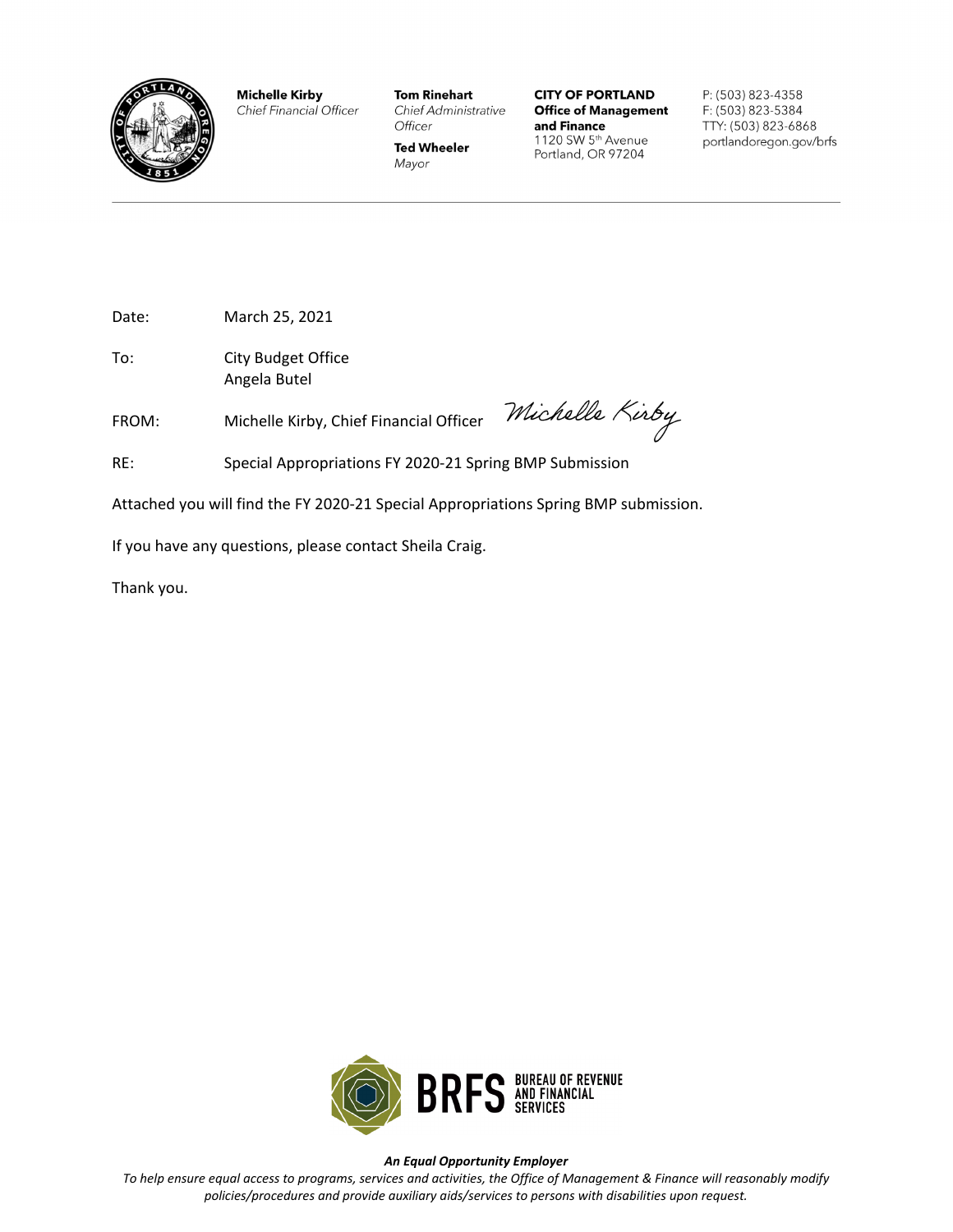## **SA - Special Appropriations DP Type Technical Adjustments**

**Request Name:** 11652 -Special Appropriations - Technical Adjustments Spring BMP DP

## **Package Description**

Spring BMP Technical Adjustments Decision Package for all special appropriations

### **Service Impacts**

Technical adjustment

## **Equity Impacts**

Technical adjustment

| <b>Account Name</b> |                                        | 2020-21 SPRING Requested<br>Adj |
|---------------------|----------------------------------------|---------------------------------|
| Expense             | <b>External Materials and Services</b> | $-13,639$                       |
|                     | Internal Materials and Services        | 36,539                          |
|                     | Personnel                              | $-22,900$                       |
| <b>Expense</b>      | Sum:                                   | $\mathbf{0}$                    |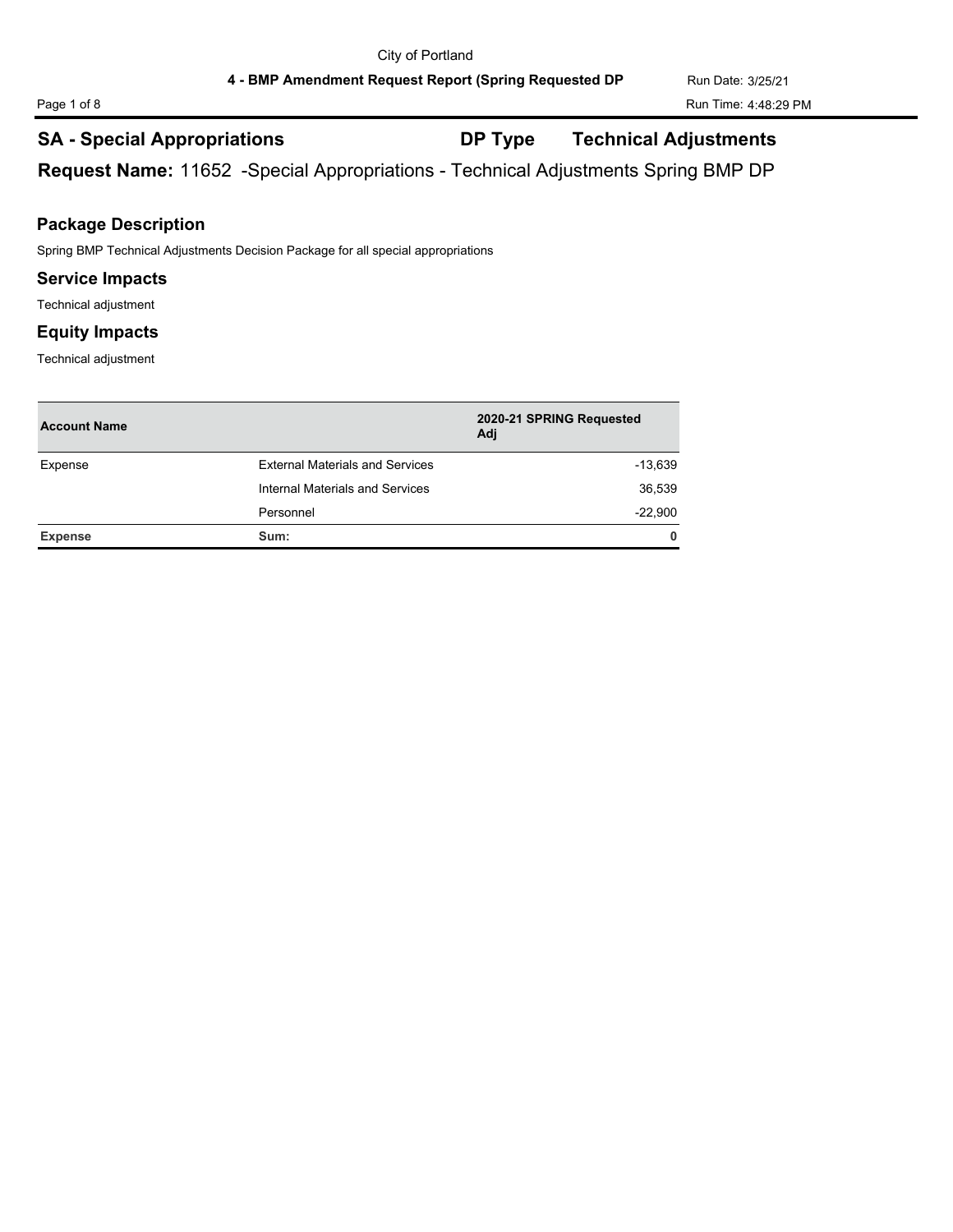# **SA - Special Appropriations DP Type GF Program Carryover**

**Request Name:** 11663 -SA Charter Review Commission Program Carryover DP

## **Package Description**

Carryover funds support the work of the Charter Commission. These resources will support Charter Commission meetings as well as community education and engagement activities on charter review with a focus on communities historically left out of City Hall decision making

## **Service Impacts**

The City Charter requires that the City review its charter at least once every ten years. To accomplish this requirement, the City appoints a Charter Commission (the Commission) made up of community members representing a broad swath of the Portland community. This Commission identifies which portions of the charter to review in depth and recommends changes. Throughout the process, the Commission seeks feedback from the broader Portland community to inform the Commission's report to City Council summarizing its recommendations.

## **Equity Impacts**

If this carryover is not approved, there would be a reduced investment in community education and engagement activities, Commission meetings would be less accessible to the public, and the Commission would meet less often.

Approving these carryover funds is an investment in a once-in-a-decade opportunity to shape the future of our City by

o Supporting pathways to hear from communities about how they want to engage with the City and their vision for a City that works for them;

o Amplifying Portlanders' voices in charter review with a focus on elevating voices historically left out of City Hall decision making;

o Promoting transparency and public trust in the charter review process and City government; and

o Informing other City public processes and build relationships that help the City live up to its core values in the long term.

| <b>Account Name</b> |                                        | 2020-21 SPRING Requested<br>Adj |
|---------------------|----------------------------------------|---------------------------------|
| Expense             | <b>External Materials and Services</b> | $-92,000$                       |
| <b>Expense</b>      | Sum:                                   | $-92,000$                       |
|                     |                                        |                                 |
| <b>Account Name</b> |                                        | 2020-21 SPRING Requested<br>Adj |
| Revenue             | General Fund Discretionary             | $-92,000$                       |
| <b>Revenue</b>      | Sum:                                   | $-92.000$                       |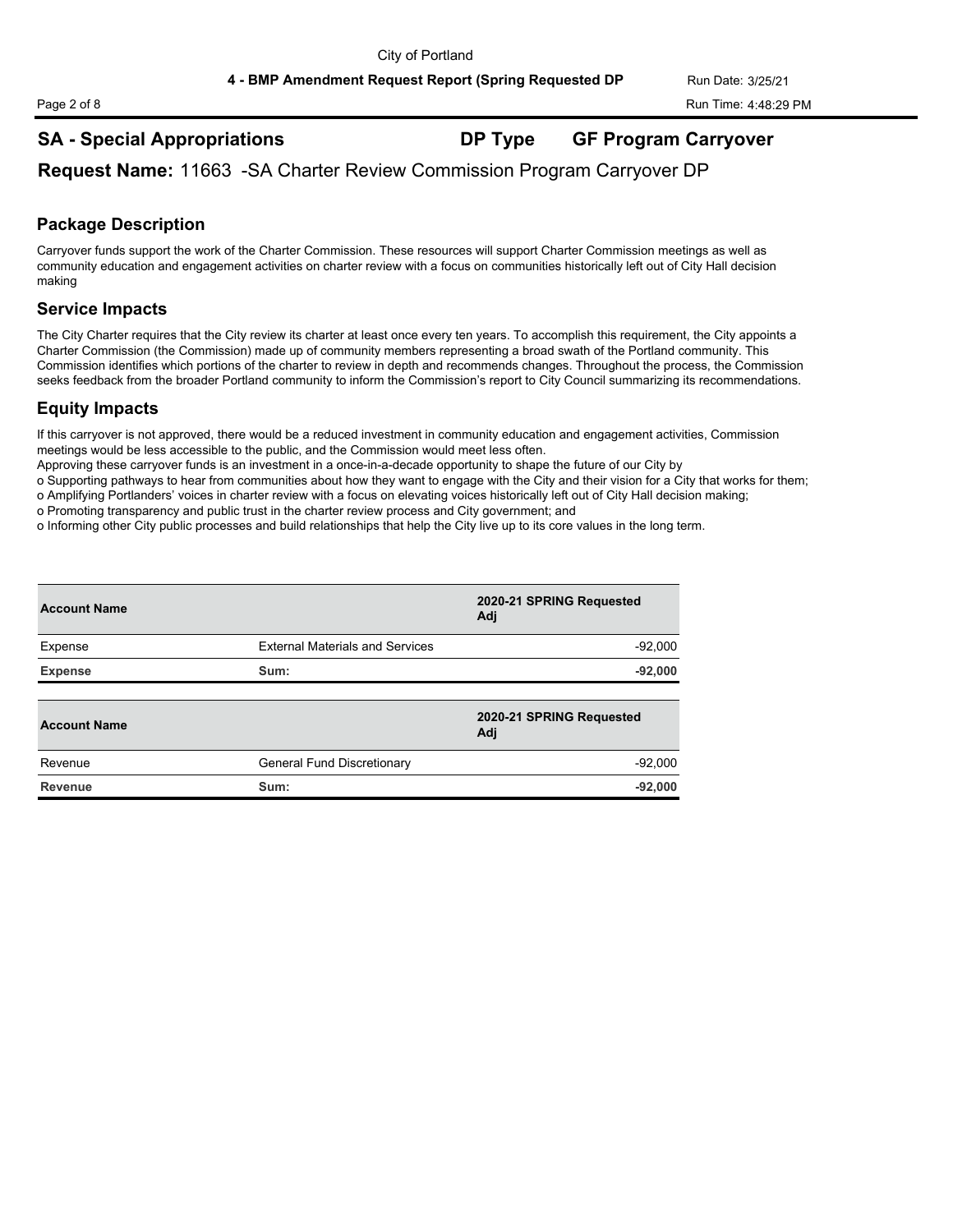4 - BMP Amendment Request Report (Spring Requested DP Run Date: 3/25/21

## **SA - Special Appropriations DP Type New GF Request**

**Request Name:** 11745 -SA Gateway Center Domestic Violence -Spring BMP DP

## **Package Description**

Gateway Center for Domestic Violence Services for Immigration Legal Services - Additional fund request Spring BMP 2021

## **Service Impacts**

This funding will provide legal consultation and intake services one day a week from an attorney with expertise in immigration law. Front line advocates ("navigators") recommend legal consultations for survivors who are concerned about their immigration status. Legal services partners consider each survivor for ongoing representation. When a survivor qualifies for immigration legal relief based on their status as a domestic violence survivor, a crime victim, or a victim of human trafficking, legal services partner will advocate for relief for these survivors. This program serves 80 participants a year

on average, and 80% of those served have cases which are retained by attorneys for legal relief.

## **Equity Impacts**

This funding will help domestic violence survivors in immigrants community.

| <b>Account Name</b> |                                        | 2020-21 SPRING Requested<br>Adi |
|---------------------|----------------------------------------|---------------------------------|
| Expense             | <b>External Materials and Services</b> | 30,000                          |
| <b>Expense</b>      | Sum:                                   | 30,000                          |
|                     |                                        |                                 |
| <b>Account Name</b> |                                        | 2020-21 SPRING Requested<br>Adj |
| Revenue             | General Fund Discretionary             | 30,000                          |
| Revenue             | Sum:                                   | 30,000                          |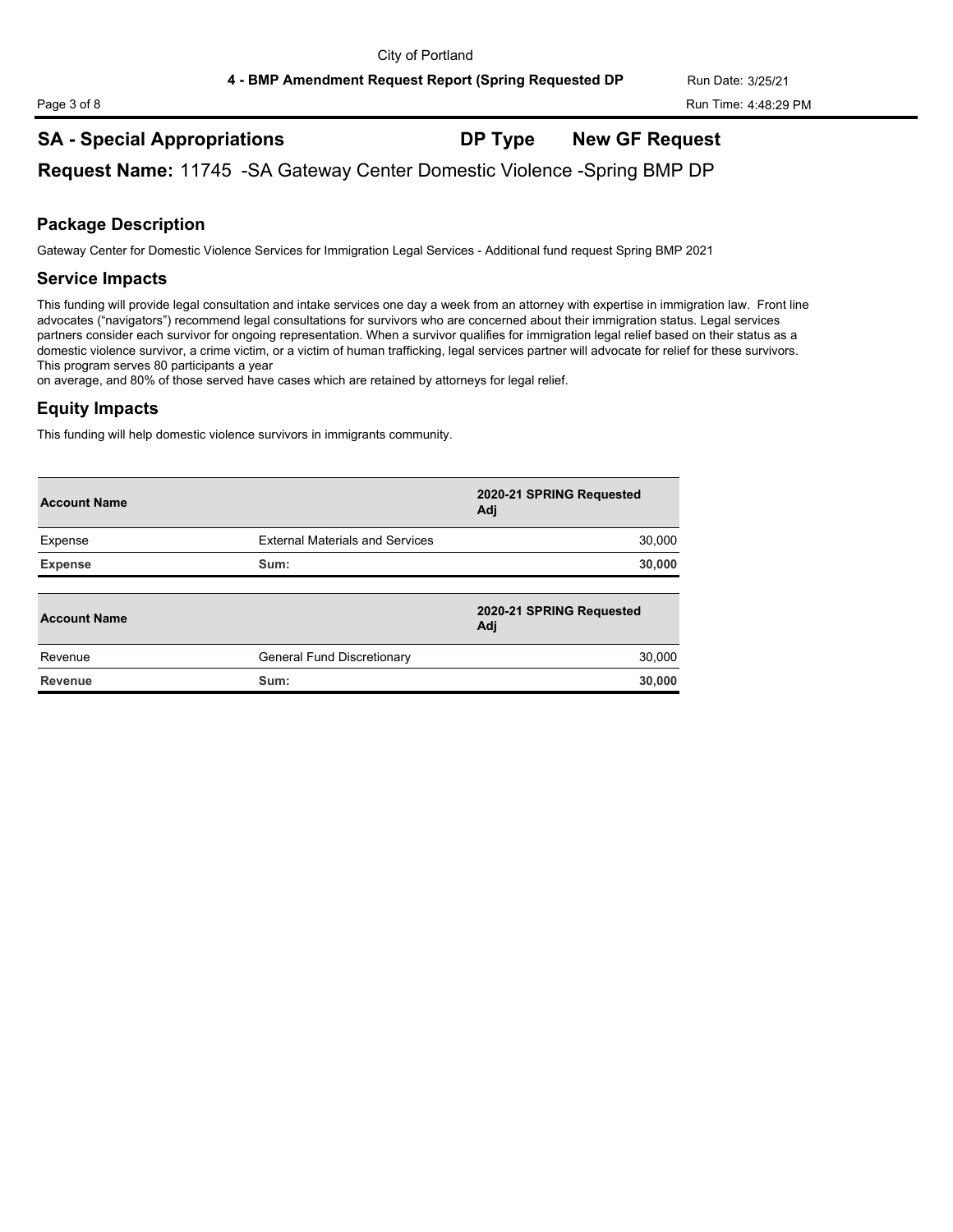## **SA - Special Appropriations DP Type New GF Request**

**Request Name:** 11752 -SA MFS Cash Oregon - Spring BMP 2021 DP

## **Package Description**

Metropolitan Family Service (MFS) CASH Oregon proposes extending VITA program services by remaining open at full capacity until 07/15 to meet the demand from the public. This will result in more expenses for the organization to continue services. By keeping volunteer tax preparation open through 7/15, we anticipate an additional 450 returns being completed. With an average refund of \$2,300 this would result in the Lloyd Center site bringing in an additional \$1 million dollars to the community. MFS CASH Oregon is seeking \$39,000 from the City of Portland to enable these efforts at the Lloyd Center.

## **Service Impacts**

The 2021 tax season has been a large challenge for the volunteer tax prep network across Oregon. In the Portland metro area alone which normally has 50 volunteer tax sites approximately 6 of them have been able to open and serve the public due to COVID restrictions.

In response to the pandemic MFS CASH Oregon worked in consolidating many of the volunteers to operate virtually out of 2 of our main sites located at Beaverton and the Lloyd Center. We are proud to say that in combined efforts so far volunteers have put over \$1.8 million dollars of federal tax refunds into the pockets of low income Oregonians at no cost. Additionally our taxpayers have received refunds from the state of Oregon that amount to almost \$400,000. This combined refund amounts to \$2.2 million as of 3/19/2021.

Our data so far indicates the average refund per tax return is \$500 higher this year than previously. This is due to the Recovery Rebate Credit where many taxpayers did not receive the correct amount of stimulus during the year and the only way to recoup these monies is by filing their 2020 tax return. Additionally our programmatic shift to becoming a VITA site has allowed us to enforce income limits of \$57,000 and below. This has allowed the program to focus on the underserved clientele exclusively. The average income of our clients has fallen by \$7,000 compared to last year due to this change.

Transitioning volunteer tax preparation has been difficult as we have had to develop, implement, and train volunteers on a virtual process where many volunteers do not naturally have these skill sets. Additionally the organization was required to purchase significant amounts of computer hardware and software to enable the process. The challenges of training volunteers on this process cannot be overstated requiring nearly double the training time and significantly more technical assistance to volunteers. When asking significantly more from volunteers, engagement correspondingly falls.

Additionally, the virtual process is slower than in person where we could accomplish everything we needed to do in one location. Now we are reliant upon calling and emailing clients which significantly delays the process and takes additional volunteer hours in coordinating communications.

On top of this, the stimulus payments have created additional demand from taxpayers. Taxpayers who normally don't file suddenly need to file returns and they do not have the economic resources to hire professionals to enable them to receive monies owed to them. Many taxpayers who are reliant on our volunteer services are needing to complete multiple years of taxes as we were forced to close early last year due to the pandemic. So far 1 in 10 of our clients have requested to complete prior year returns which is higher than average. Since

starting the season we have received over 12,000 calls from taxpayers across Oregon and Southwest Washington.

In summary MFS CASH Oregon has had to do significantly more work, take on additional costs, face increased demand from the public, and is able to complete fewer tax returns. Our costs per tax return are drastically higher than in years prior. The demand from the public is significant and we know will continue past 05/17 as taxpayers do not have other options to go to.

## **Equity Impacts**

This funding will impact low-income Oregonians. In response to the pandemic MFS CASH Oregon worked in consolidating many of the volunteers to operate virtually out of 2 of our main sites located at Beaverton and the Lloyd Center. We are proud to say that in combined efforts so far volunteers have put over \$1.8 million dollars of federal tax refunds into the pockets of low income Oregonians at no cost. Additionally our taxpayers have received refunds from the state of Oregon that amount to almost \$400,000. This combined refund amounts to \$2.2 million as of 3/19/2021.

| <b>Account Name</b> |                                        | 2020-21 SPRING Requested<br>Adi |  |
|---------------------|----------------------------------------|---------------------------------|--|
| Expense             | <b>External Materials and Services</b> | 39,000                          |  |
| <b>Expense</b>      | Sum:                                   | 39,000                          |  |
| <b>Account Name</b> |                                        | 2020-21 SPRING Requested<br>Adj |  |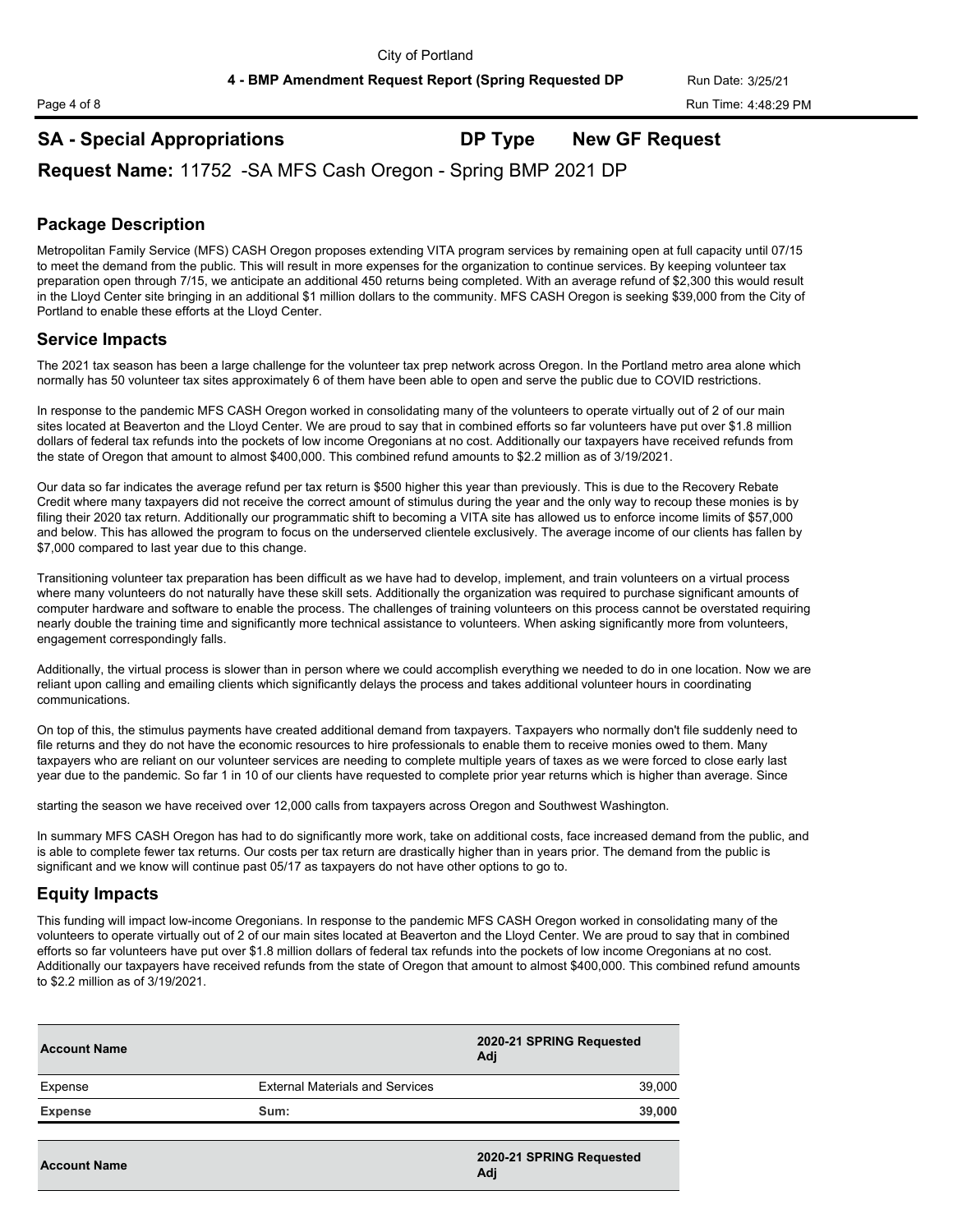## City of Portland

## 4 - BMP Amendment Request Report (Spring Requested DP Run Date: 3/25/21

| Page 5 of 8 |                            | Run Time: 4:48:29 PM |
|-------------|----------------------------|----------------------|
| Revenue     | General Fund Discretionary | 39,000               |
| Revenue     | Sum:                       | 39,000               |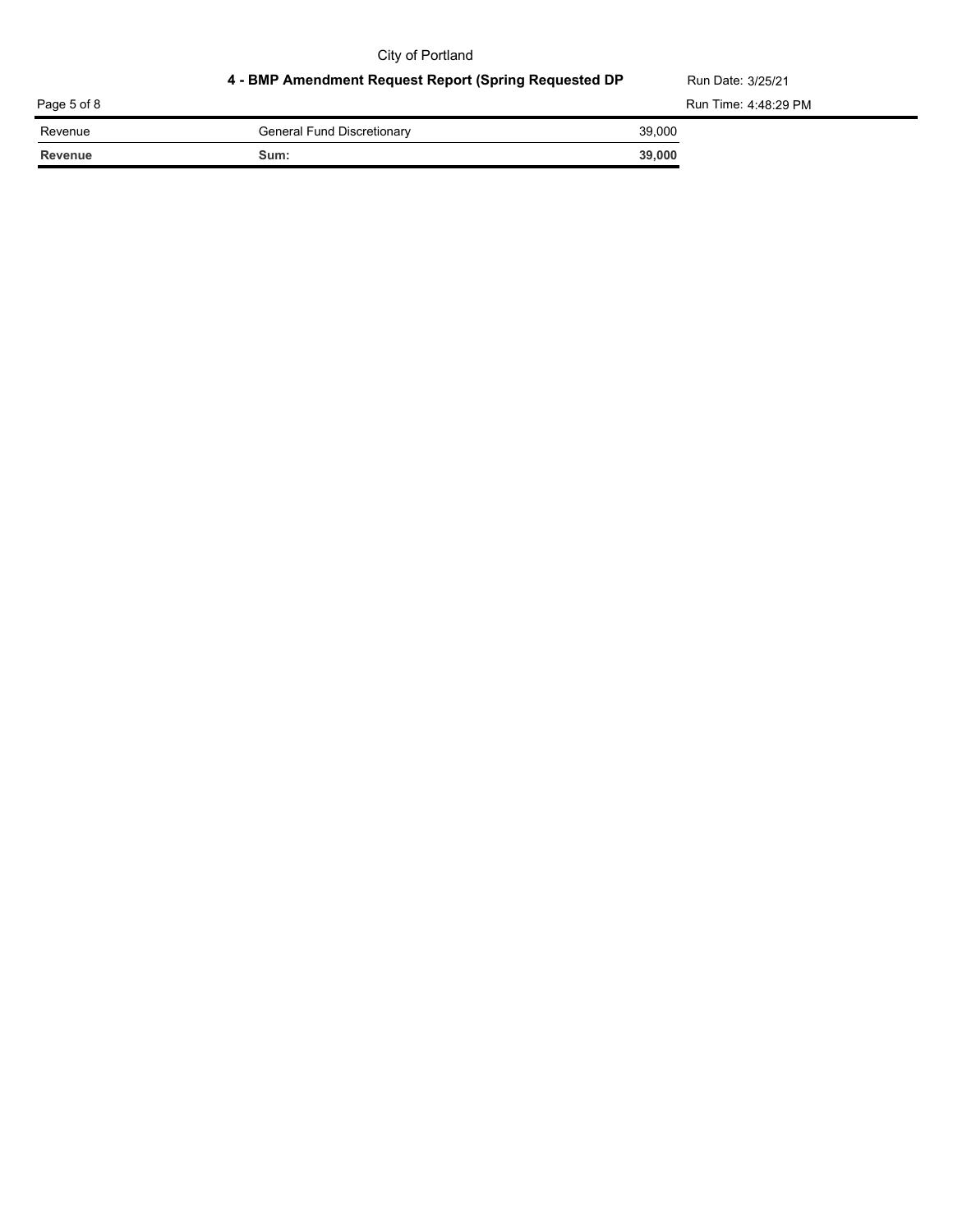Page 6 of 8 Run Time: 4:48:29 PM

## **SA - Special Appropriations DP Type**

**Request Name:** 11756 -Participatory Budgeting-Commissioner Hardesty

## **Package Description**

## **Service Impacts**

## **Equity Impacts**

| <b>Account Name</b> |                                        | 2020-21 SPRING Requested<br>Adj |
|---------------------|----------------------------------------|---------------------------------|
| Expense             | <b>External Materials and Services</b> | 1,000,000                       |
| <b>Expense</b>      | Sum:                                   | 1,000,000                       |
|                     |                                        |                                 |
| <b>Account Name</b> |                                        | 2020-21 SPRING Requested<br>Adj |
| Revenue             | General Fund Discretionary             | 1,000,000                       |
|                     |                                        |                                 |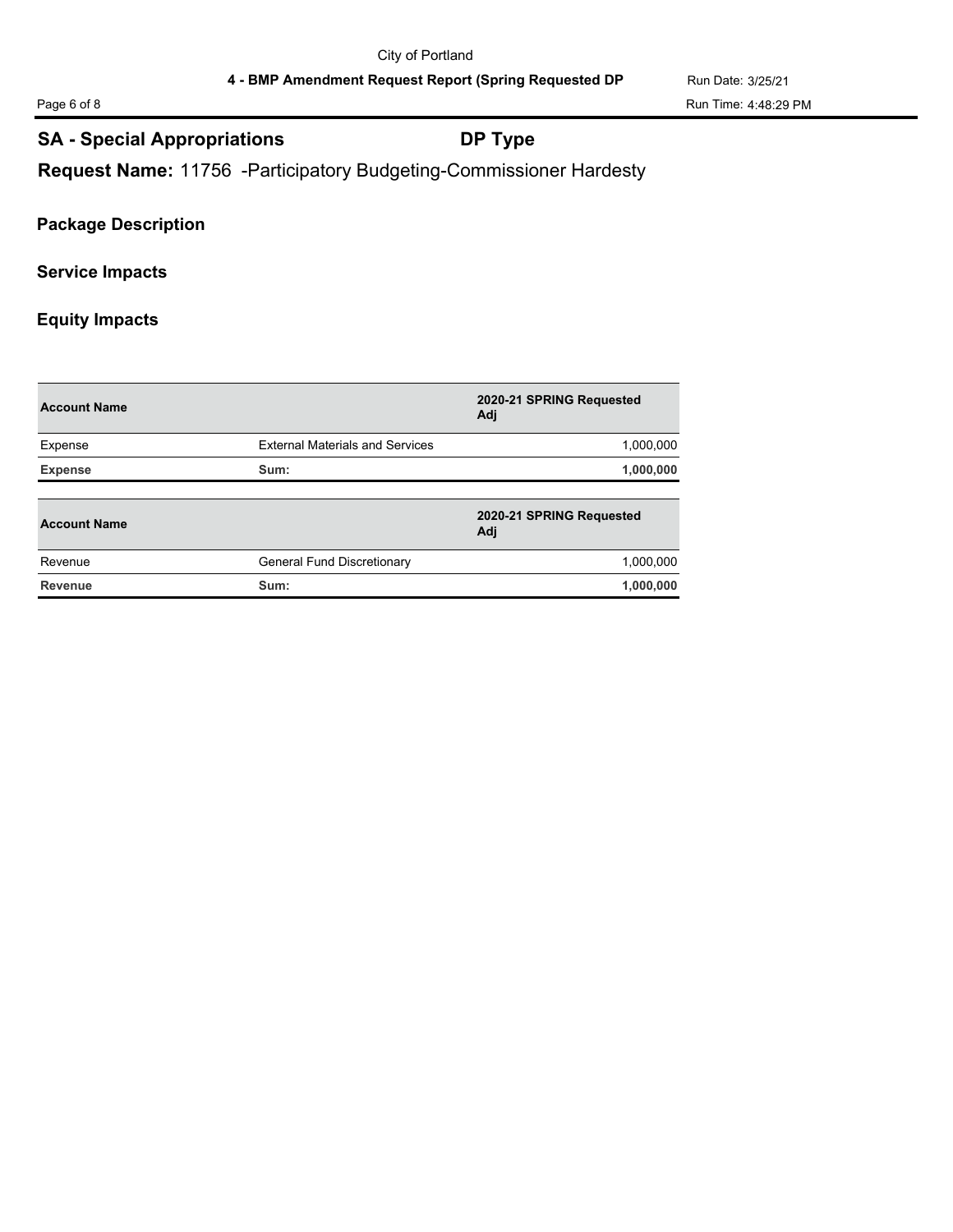Page 7 of 8 Run Time: 4:48:29 PM

## **SA - Special Appropriations DP Type**

**Request Name:** 11761 -SA COVID Emergency Budget

## **Package Description**

## **Service Impacts**

## **Equity Impacts**

| <b>Account Name</b> |                                        | 2020-21 SPRING Requested<br>Adj |
|---------------------|----------------------------------------|---------------------------------|
| Expense             | <b>External Materials and Services</b> | 42,396,036                      |
|                     | Internal Materials and Services        | 6,000                           |
|                     | Personnel                              | 290,000                         |
| <b>Expense</b>      | Sum:                                   | 42,692,036                      |
| <b>Account Name</b> |                                        | 2020-21 SPRING Requested<br>Adj |
| Revenue             | Fund Transfers - Revenue               | 3,957,036                       |
|                     | General Fund Discretionary             | 0                               |
|                     | Intergovernmental                      | 38,735,000                      |
| Revenue             | Sum:                                   | 42,692,036                      |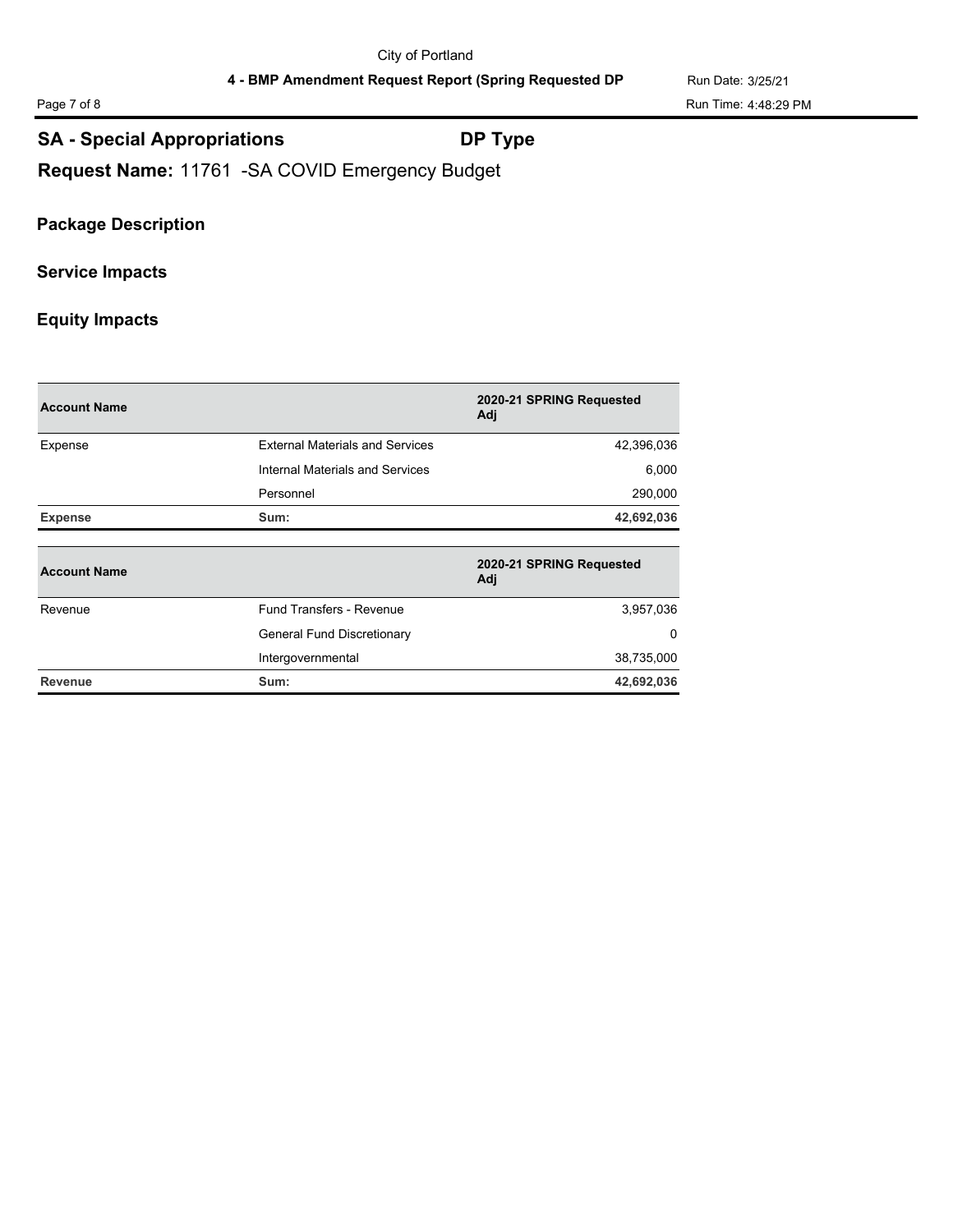**SA - Special Appropriations DP Type New GF Request**

**Request Name:** 11771 -SA Police Oversight Commission Position

## **Package Description**

This decision package requests 5,343 in 1x General Funds for 1.0 limited term FTE Coordinator II position (subject to BHR class/comp review) to staff the voter approved Police Oversight Commission that will be working to establish the rules and policies for the new Police Oversight Committee. This amount only reflects FY 2020-21 estimated costs.

This position will help with all manner of meeting logistics, be responsive to public records laws, act as a liaison between the body and Commissioner Offices to ensure a flow of information that does not create undue influence, and help draft code and planning documents. This request is responsive to best practices for the City to provide support staff to a committee of community members working on complicated policy issues that have significant impacts.

## **Service Impacts**

It is anticipated that this work will take at least 18-24 months. If this decision package is approved, Council will need to approve an estimated \$100,000 1x in the FY 2021-22 Budget and again in FY 2022-23. Of that \$100,000, an estimated \$86,159 is for fully loaded salary and benefits, with the remainder for external materials and services.

## **Equity Impacts**

This position will help community members create a successful oversight committee on Police Accountability. Not all committee members will have a history of working with the City and will need support with answering questions and understanding technical rules and laws. This position will help community members be successful as they create important City policy.

| <b>Account Name</b> |                            | 2020-21 SPRING Requested<br>Adj |
|---------------------|----------------------------|---------------------------------|
| Expense             | Personnel                  | 5,343                           |
| <b>Expense</b>      | Sum:                       | 5,343                           |
| <b>Account Name</b> |                            | 2020-21 SPRING Requested<br>Adj |
| Revenue             | General Fund Discretionary | 5,343                           |
| <b>Revenue</b>      | Sum:                       | 5,343                           |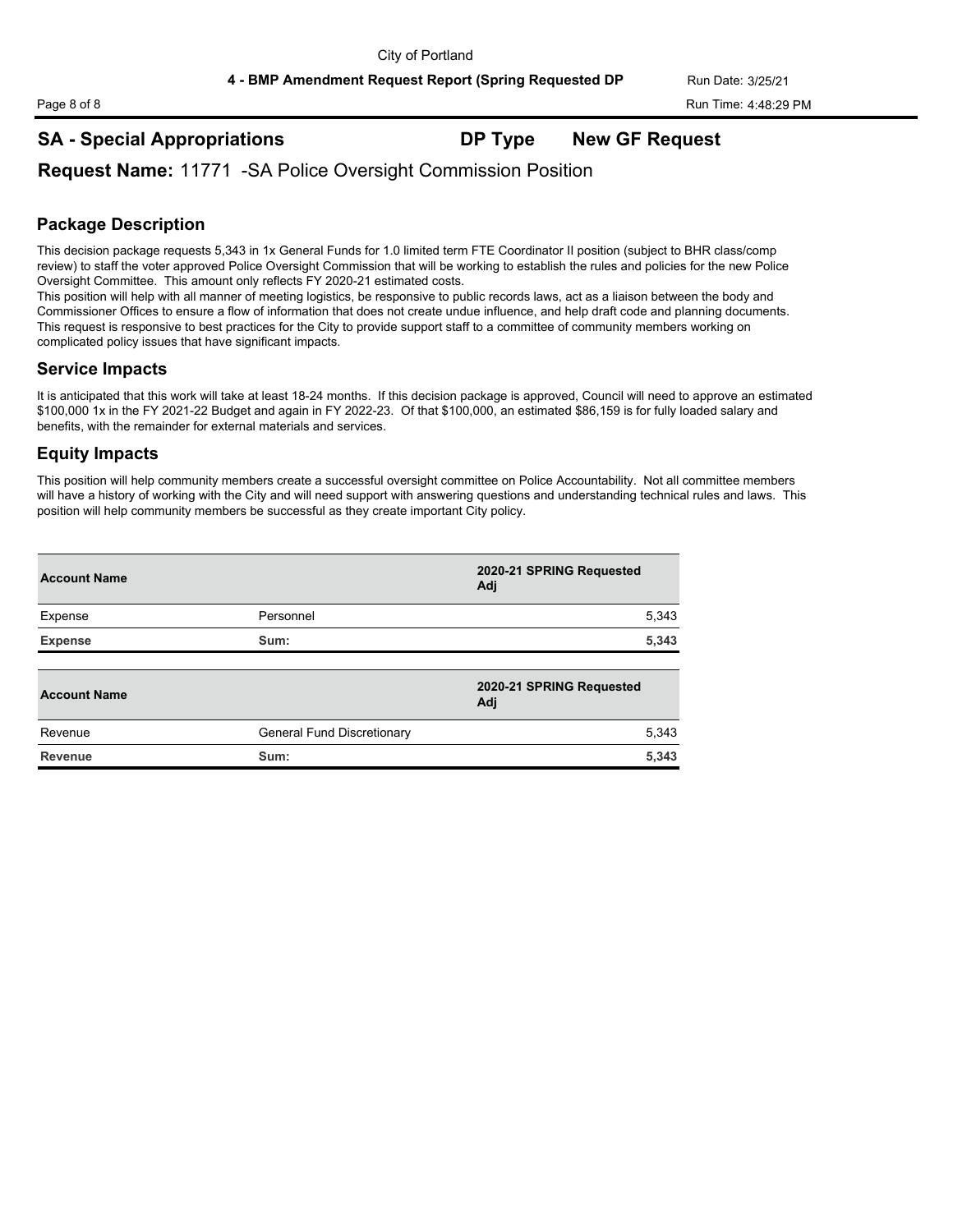## **Special Appropriations - Fund 100**

| <b>Major Object</b>                    | <b>2020-21 SPRING</b><br><b>Requested Total</b> | 2020-21 February<br><b>Actuals YTD</b> | <b>2020-21 SPRING</b><br>Projection | % Projected Actuals<br>to Requested Total |
|----------------------------------------|-------------------------------------------------|----------------------------------------|-------------------------------------|-------------------------------------------|
| <b>External Materials and Services</b> | \$19,598,874                                    | \$7,138,441                            | \$18,475,773                        | 94%                                       |
| Internal Materials and Services        | \$276,799                                       | \$384,432                              | \$400,000                           | 145%                                      |
| Personnel                              | \$1,151,671                                     | \$594,978                              | \$1,169,228                         | 102%                                      |
| Sum:                                   | \$21,027,344                                    | \$8,117,852                            | \$20,045,001                        | 95%                                       |
| <b>Major Object</b>                    | <b>2020-21 SPRING</b><br><b>Requested Total</b> | 2020-21 February<br><b>Actuals YTD</b> | <b>2020-21 SPRING</b><br>Projection | % Projected Actuals<br>to Requested Total |
| <b>Fund Transfers - Revenue</b>        | \$0                                             | \$0                                    | \$0                                 |                                           |
| General Fund Discretionary             | \$20,358,863                                    | \$0                                    | \$19,376,520                        | 95%                                       |
| General Fund Overhead                  | \$185,877                                       | \$0                                    | \$185,877                           | 100%                                      |
| Interagency Revenue                    | \$351,733                                       | \$0                                    | \$351,733                           | 100%                                      |
| Intergovernmental                      | \$130,871                                       | \$63,010                               | \$130,771                           | 100%                                      |
| Miscellaneous                          | \$0                                             | \$699                                  | \$1,000                             | #DIV/0                                    |
| Sum:                                   | \$21,027,344                                    | \$63,709                               | \$20,045,901                        | 95%                                       |

#### **Revenue Discussion**

Special Appropriations Revenue

#### **Revenue Risks**

Revenue is allocated for program and currently we are not seeing any risks to the annual allocations.

#### **Expenditure Discussion**

Budget for Special Appropriations is specific to council funding programs and it is anticipated that the budget will be fully expensed by the end of the fiscal year with the exception of \$92,000 which was identified for program carryover for the Charter Review project.

#### **Expenditure Risks**

A large percentage of the expense is tied to outgoing grant agreements and depending on the timing of the acceptance of grants funds are fully encumbered but if programs cross over fiscal years the encumbered funds will be requested through encubrance carry over process via the Fall BMP.

#### **Other Notes**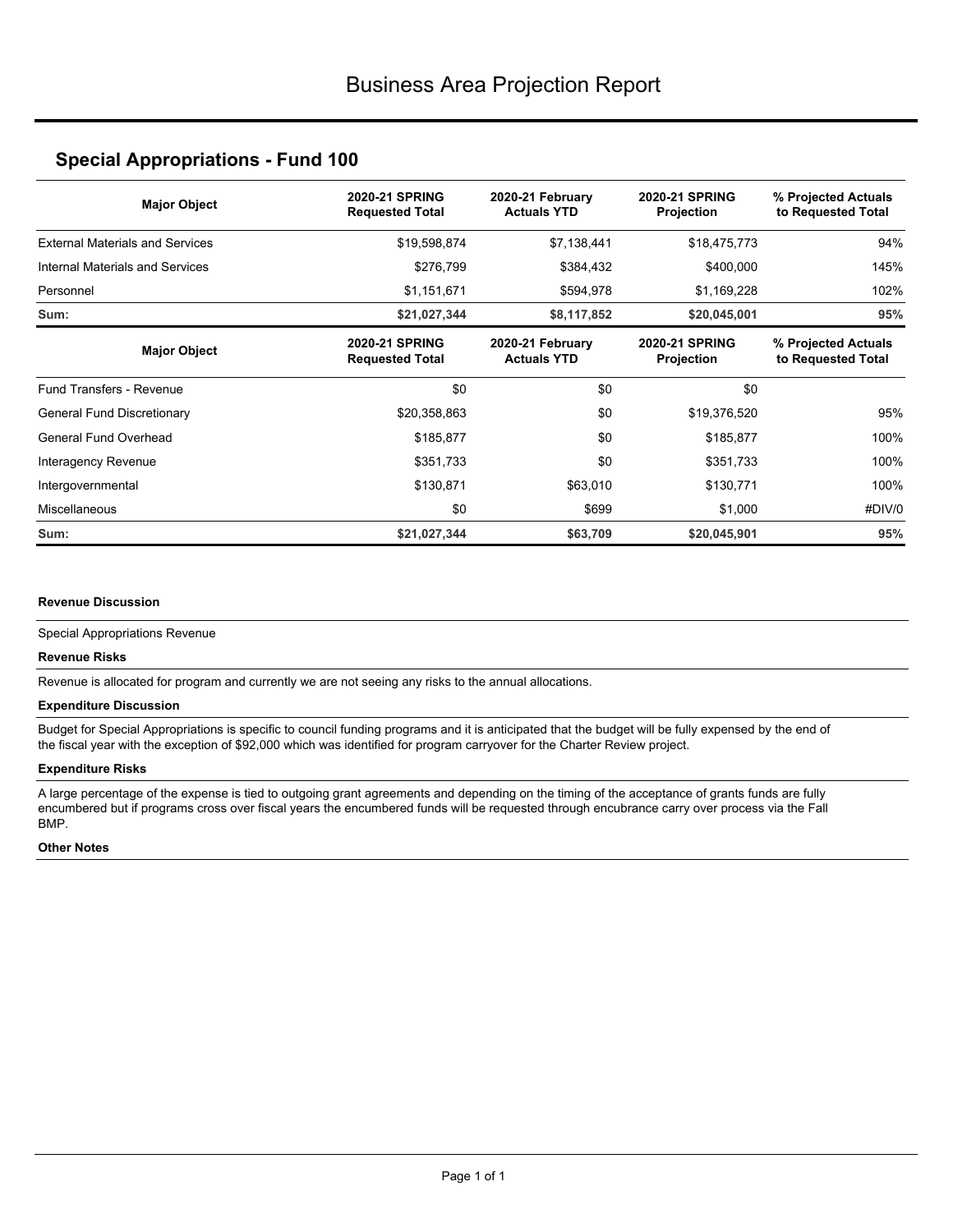# **Special Appropriations - Fund 217**

| <b>Major Object</b>                    | <b>2020-21 SPRING</b><br><b>Requested Total</b> | 2020-21 February<br><b>Actuals YTD</b> | <b>2020-21 SPRING</b><br><b>Projection</b> | % Projected Actuals<br>to Requested Total |
|----------------------------------------|-------------------------------------------------|----------------------------------------|--------------------------------------------|-------------------------------------------|
| <b>External Materials and Services</b> | \$87,484,786                                    | \$8,869,244                            | \$41,657,102                               | 48%                                       |
| Internal Materials and Services        | \$17,250                                        | \$213,963                              | \$250,000                                  | 1,449%                                    |
| Personnel                              | \$290,000                                       | \$2,727,041                            | \$2,727,041                                | 940%                                      |
| Sum:                                   | \$87,792,036                                    | \$11,810,248                           | \$44,634,143                               | 51%                                       |
| <b>Major Object</b>                    | <b>2020-21 SPRING</b><br><b>Requested Total</b> | 2020-21 February<br><b>Actuals YTD</b> | <b>2020-21 SPRING</b><br>Projection        | % Projected Actuals<br>to Requested Total |
| Beginning Fund Balance                 | \$1,650,000                                     | \$0                                    | \$1,650,000                                | 100%                                      |
| Fund Transfers - Revenue               | \$3,957,036                                     | \$0                                    | \$0                                        |                                           |
| General Fund Discretionary             | \$0                                             | \$0                                    | \$0                                        |                                           |
| Intergovernmental                      | \$82,185,000                                    | \$510,198                              | \$43,450,000                               | 53%                                       |
| Miscellaneous                          | \$0                                             | \$454,607                              | \$454,607                                  | #DIV/0                                    |
| Sum:                                   | \$87,792,036                                    | \$964,804                              | \$45,554,607                               | 52%                                       |

#### **Revenue Discussion**

Grant Revenue is based on grants awarded during fiscal year

#### **Revenue Risks**

Revenue is budgeted upon receipt of grants which does not pose a risk of reduction.

#### **Expenditure Discussion**

Expense is based on grant awards.

#### **Expenditure Risks**

Grants cross fiscal years and bureaus project expense for fiscal year but depending on the timing of projects it is possible that budget and expense will carry forward to future fiscal years.

#### **Other Notes**